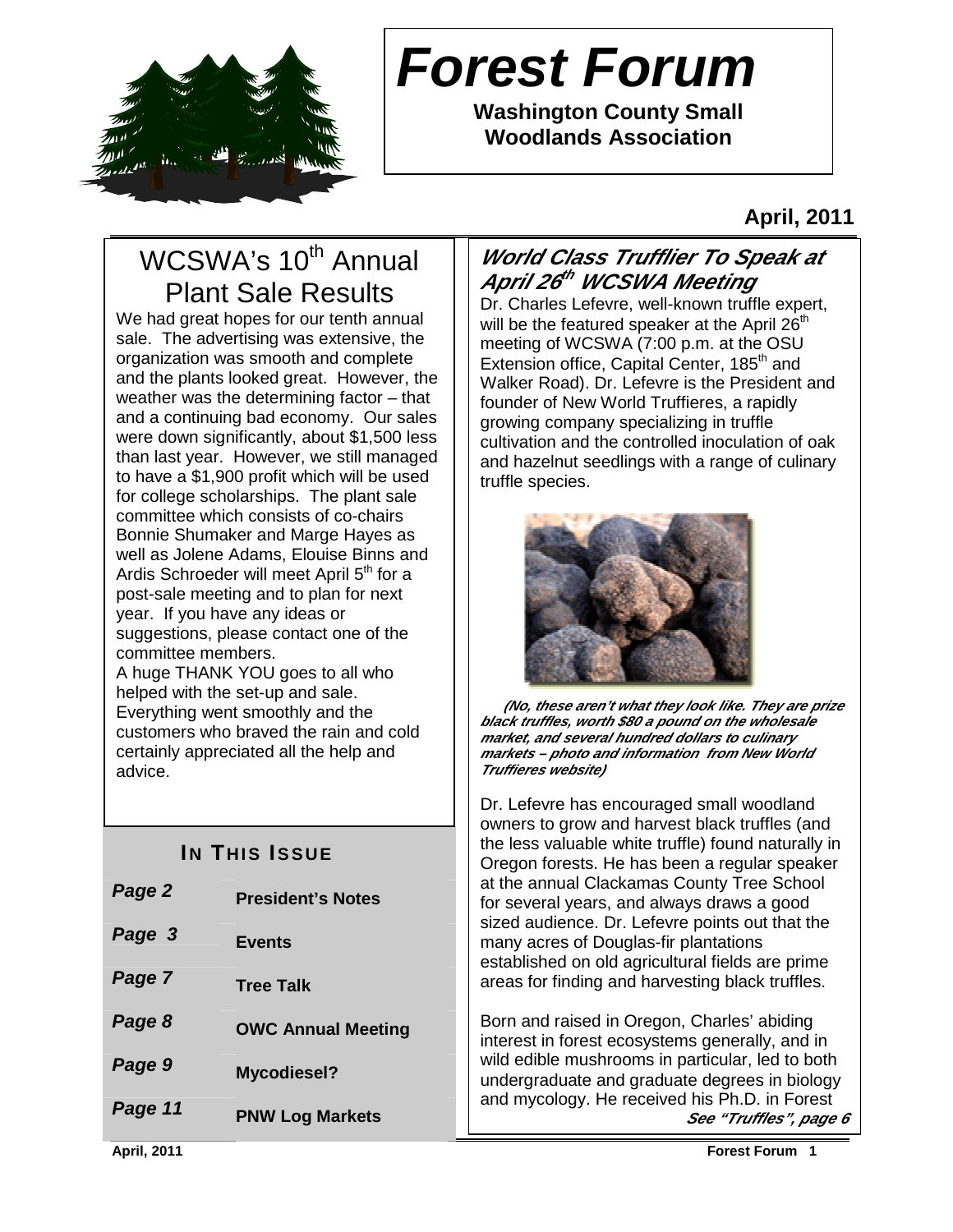If March, 2011 seemed unusually wet to you, it was. Our rainfall total for the month was more than twice the average. Now that forest owners can look forward to more hours of daylight and less wet weather (fingers crossed), you are likely preparing to put your planned forest projects into action.

For many types of work you do in your forest, even a small patch, you are **required** to file a **Notification** with the Oregon Department of Forestry (ODF). The form is simple to fill out, and staff will advise you. You will need to provide a map showing the areas you plan to work. Harvesting of timber, thinning, spraying of herbicides, road construction, burning, and site preparation all require official notification. Although there are no fees associated with notification, there is a tax to be paid after you harvest trees. Some activities, such as cutting firewood for your own use, road maintenance, and treeplanting do not require notification. Harvesting of trees, for example Christmas trees, up to 12 years old is considered an agricultural operation so does not require notification. Failure to file is a violation of the Oregon Forest Practices Act. If you want to check out the underlying administrative rules, you can Google them on-line, OAR 629-605-0140 and 629-605-0150.

The purpose of the notification process is to enable the ODF to do its job as required by law. Besides keeping track of who owes tax for harvest, the ODF can advise you about preventing damage to your forest. Stewardship foresters know which herbicides are not allowed, how to reduce fire danger, and how to avoid erosion problems, for example. They can also advise you on following the Oregon Forest Practices Act as you proceed, and can do on-site visitation. For Washington County forest owners, the ODF office is conveniently located at 801 Gales Creek Road in Forest Grove, phone 503-357-2191. Remember, WCSWA has more than twenty members who are Master Woodland Managers, who can provide free, on-site advice. Phone any officer or board member to find a MWM to help you with your plans.

In April, besides our meeting on the 26th, there are some events worth noting. The Oregon Woodland Co-op has its meeting on April 16th; see notice elsewhere in this issue of the Forum. OSWA's Day at the Capitol is April 21st; more info at the OSWA website. If this issue reaches you soon enough, an interesting event is the North Woods Figured Wood Open House on April 2nd from 10 a.m. to 2 p.m. This company, near Hagg Lake on Sain Creek Road, supplies usable blocks for specialty woodworking. The blocks are produced from "throw-away" wood which often has interesting grain and stain patterns. More info at www.nwfiguredwoods.com.

This isn't about trees, but it is about growing plants. For the last few years, I have planted a wide row, about 18 feet by 18 inches, of carrots in the vegetable garden. In fine soil and a bit of peat moss, I broadcast the seeds. Careful weeding and thinning results in a stand of carrots which supply us and some friends and family with fresh carrots from late summer to March! I provide protection from frost damage by piling on leaves when frost threatens then raking them off carefully when danger of frost is past. Although it takes extra care, the fresh carrots are a real treat through the winter months, and they don't cost money. The grandkids choose them for a snack! Up to now, when most of the carrots I harvest begin to grow side roots, I have harvested them all. In late March, the carrots will start to grow vigorously and become fibrous. This year, I decided to try cutting off the tops to see whether less solar input will extend the season a little longer.

See you on April 26th!

Jim Brown Jim Brown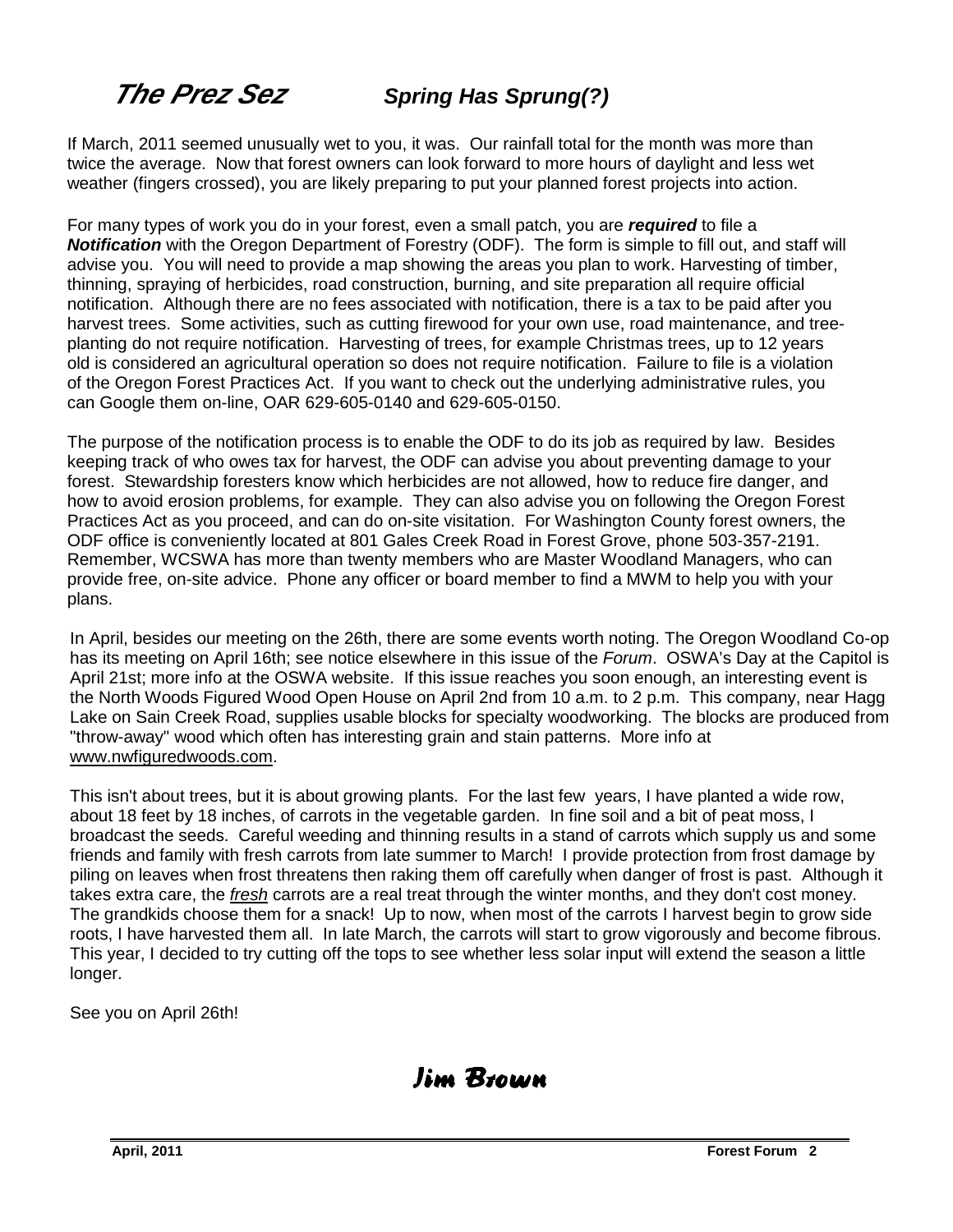### **WCSWA Leadership**

#### **President – Jim Brown, 503-284-6455 jimbrownorch@msn.com Vice-President – Dan Logan,503-647-5213,danlogan@easystreet.com Secretary-Treasurer – Bob Shumaker; 503-324-7825 bshumaker@coho.net**

#### **Board of Directors**:

- Pos. #1: Tom Nygren, 503-628-5472 tnygren@juno.com
- Pos. #2: Sam Sadtler 503-324-0223 samsncee@gmail.com
- Pos. #3: Bonnie Shumaker 503-324-7825 bshumaker@coho.net
- Pos. #4: Scott Hayes 503-992-1509 scotthayes@wildblue.net
- Pos. #5: Doug Eddy, 503-628-1468 douglas.eddy@upwardaccess.com
- Pos. #6: Bill Triest 503-626-1838 whtriest@gmail.com

#### **Legislative Committee Chair:**

Scott Hayes, 503-992-1509, scotthayes@wildblue.net

#### **Membership Committee:**

Stuart Mulholland, 503-985-3168 Howell Hughes, 503-201-3748 **Program Committee** 

Bill Triest – 503-626-1838; Beth Adams – 503-628-0722, Marge Hayes – 503-992-1509; Terry Howell – 503-357-2882

#### **The Tree Farm Tradin' Post**

A free service to our members: List tree farm items/land to buy, sell, or trade. Contact Tom Nygren, 503- 628-5472. Got a tool or piece of equipment you don't need any more? Or maybe you are looking for tools, equipment, property, or materials? You can place a free advertisement in Forest Forum. Another way for tree farmers to help each other! (3 month limit)

**For Sale: Wood's Brush Bull 48" rotary cutter**. Excellent condition. \$750. Contact Mel Mortensen, (503) 647-0804. wlmpdx@aceweb.com.

**Wanted: (none)** 

**Trade: (none)** 

### **Event Calendar**

| April | 16 | Annual Meeting, Oregon Woodland Co-op - 9-noon, Kinton Grange,<br>Scholls Ferry Road. Contact: Neil Schroeder, 503-628-2344                                                                                                                                           |  |  |
|-------|----|-----------------------------------------------------------------------------------------------------------------------------------------------------------------------------------------------------------------------------------------------------------------------|--|--|
|       | 26 | <b>WCSWA Monthly Meeting - Charles Lefevre, well-known Oregon truffle</b><br>expert, will speak on Oregon truffles and small woodland owners. See article<br>on page 1.                                                                                               |  |  |
|       | 27 | West Hills Woodland Information Night - 6:30-:30 p.m. Skyline Grange,<br>11275 NW Skyline Blvd. For information: 503/238-4775, ext. 109;<br>michael@wmswcd.org.                                                                                                       |  |  |
| May   | 24 | <b>WCSWA Potluck</b> – Bob and Bonnie Shumaker are hosting the annual<br>WCSWA potluck at their home in Banks                                                                                                                                                         |  |  |
| June  | 9  | <b>Oregon Tree Farm Inspector Training – Training to be certified as an</b><br>inspector under the new standards. Aurora, OSU Agricultural Research<br>Station. Contact: Michael Atkinson coyote8199@wildblue.net and Tristan<br>tristan.huff@oregonstate.edu<br>Huff |  |  |

#### **WCSWA Website**

www.wcswa.org

Shumaker

**Website Manager: Kathy Scott** Contact Tom Nygren for web postings and information.

**Forest Forum Newsletter** Editors: Tom Nygren & Bonnie

503-628-5472 or 503-324-7825 e-mail: tnygren@juno.com or bshumaker@coho.net

Proofreaders: Bonnie Shumaker, Dan Hundley, Tom Nygren, Ardis Schroeder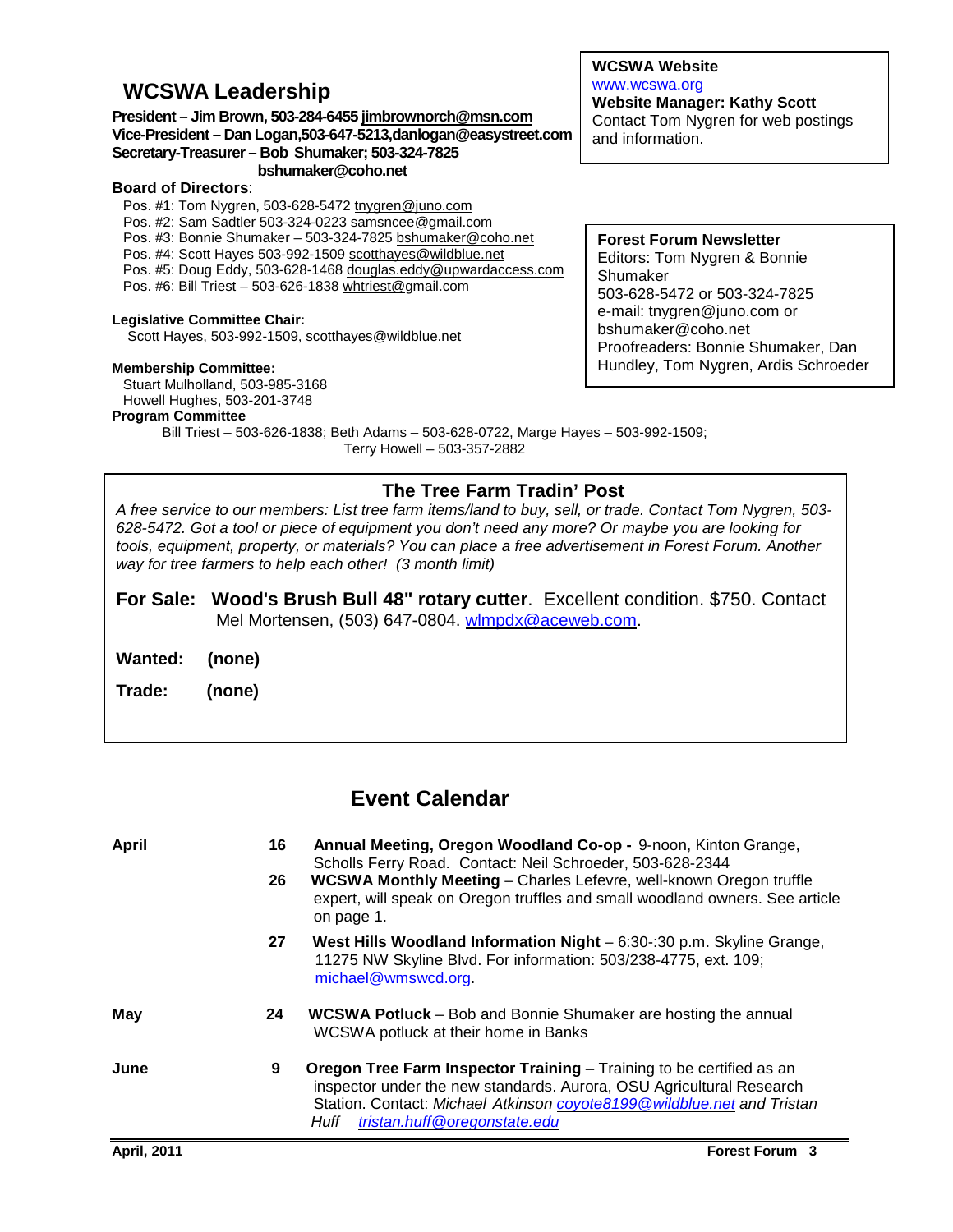#### **Advertising Opportunity:**

**The Forest Forum is a monthly newsletter sent out to over 250 members and friends of WCSWA. Advertisers receive free newsletters for the duration of their ads.** 

#### **ADVERTISING RATES (PRICE INCLUDES TYPESETTING & AD PREP)**

**YES!** I want to advertise in the WCSWA Forest Forum. Ad size:

Enclosed is a check or money order for: 1 issue \_\_\_ 4 issues \_\_\_ 12 issues \_\_\_

| Company__________ |  |
|-------------------|--|
| Contact           |  |
| Address           |  |
| City/State/Zip_   |  |
| Phone             |  |
| Fax               |  |
|                   |  |

Please send this form, ad copy, logos, photos, etc. to:

**Dallas Boge, 10735 NW Thornburg Rd, Gales Creek, OR 97117** 

|                    |       | 4      | 12     |
|--------------------|-------|--------|--------|
|                    | issue | issues | issues |
| 1/12               | \$15  | \$30   | \$75   |
| page               |       |        |        |
| $1/6$ page         | 25    | 50     | 125    |
| 1⁄4 page           | 35    | 70     | 175    |
| $1/3$ page         | 45    | 90     | 225    |
| $\frac{1}{2}$ page | 65    | 130    | 325    |
| 2/3 page           | 86    | 170    | 425    |
| Full               | 125   | 250    | 625    |
| page               |       |        |        |

#### **Thank you for supporting Washington County Small Woodlands Association!**



**Small-acreage forest owners in Oregon will have an additional voice in forest policy following a decision made by the Oregon Board of Forestry.** 

The Board of Forestry, at its March 9, 2011 meeting, adopted an Oregon Department of Forestry recommendation to add a non-voting seat on the Committee for Family Forestlands designated for the Oregon Small Woodlands Association (OSWA), a membership association representing Oregon landowners with between one acre and 5000 acres of forest ownership in the state.



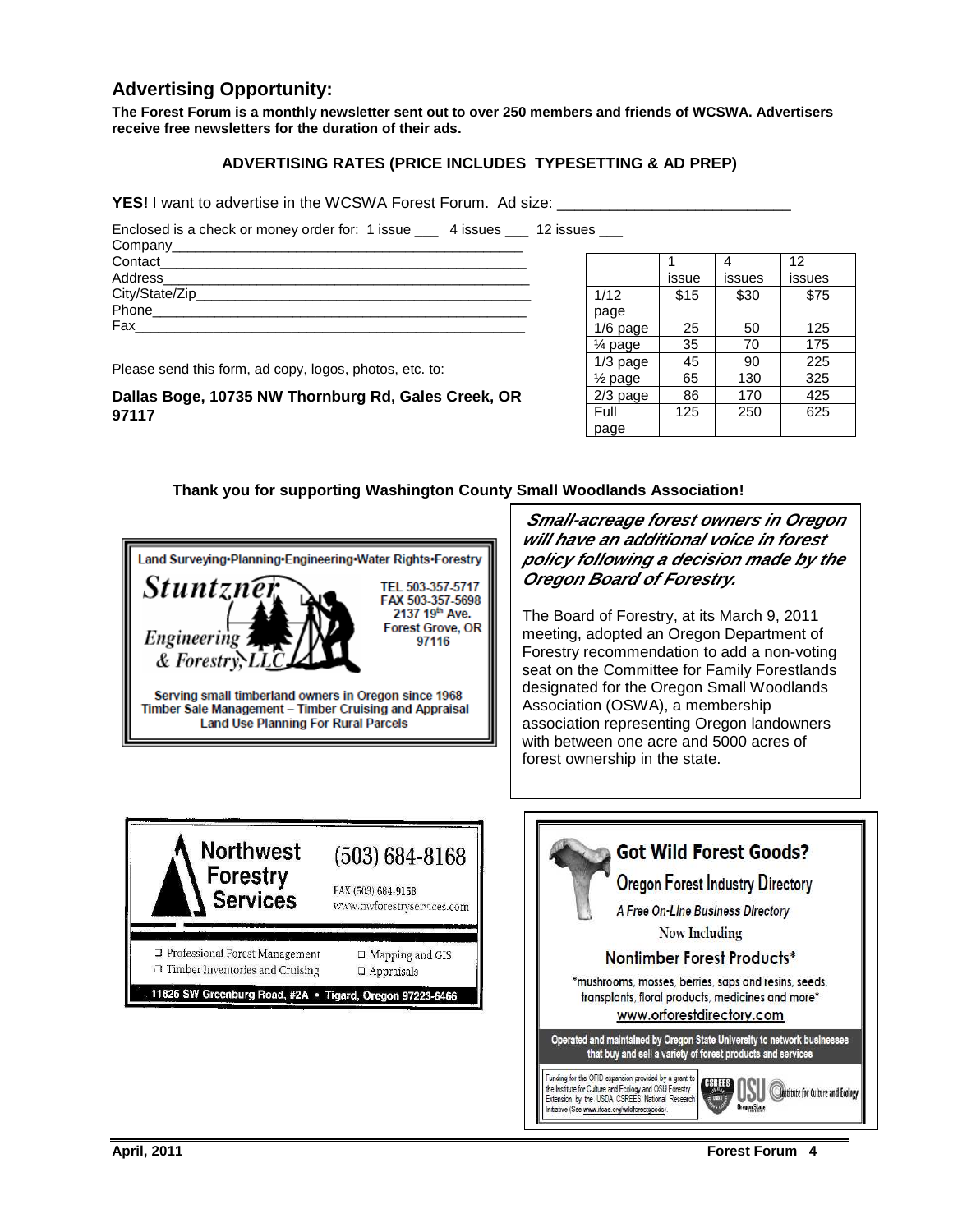

Timber Cruising and Appraisals . Log Marketing . Logging Supervision **Forest Management** Working for you!

Home: (503) 637-3145 Cell: (503) 201-4590<br>Fax: (503) 637-6317

Don Lofthus 42704 SE Kleinsmith Rd.<br>Sandy, OR 97055

### **A Spring Chorus?**

Pacific tree frogs are the smallest and most commonly seen and heard frogs in Oregon and, at this time of year, the males can be especially raucous. Their call, a loud, twopart kreck-ek or reb-it, is repeated in an effort to attract females, which then stimulates other males to join in, creating the chorus that signals the start of spring in many places. **ODF&W** 





We bring experience with owners that care about their product and customers.

Approximately 10 million seedlings in annual production

1 container site (plugs), 2 bareroot/transplant sites (p+1, 1+1)

Contract growing and spec seedlings for forestry and Christmas tree production

### LET US GROW YOUR SEEDLINGS

**David Gerdes Mike Gerdes** inquiries@silvaseed.com

FORESTERS . NURSERYMAN . SEEDSMAN



"Serving Many of the Reforestation Needs of the World From This Location Since 1889"

**"There is unrest in the forest, There is trouble with the trees, For the maples want more sunlight, And oaks ignore their pleas" Rush**

### **FORESTLAND for SALE**



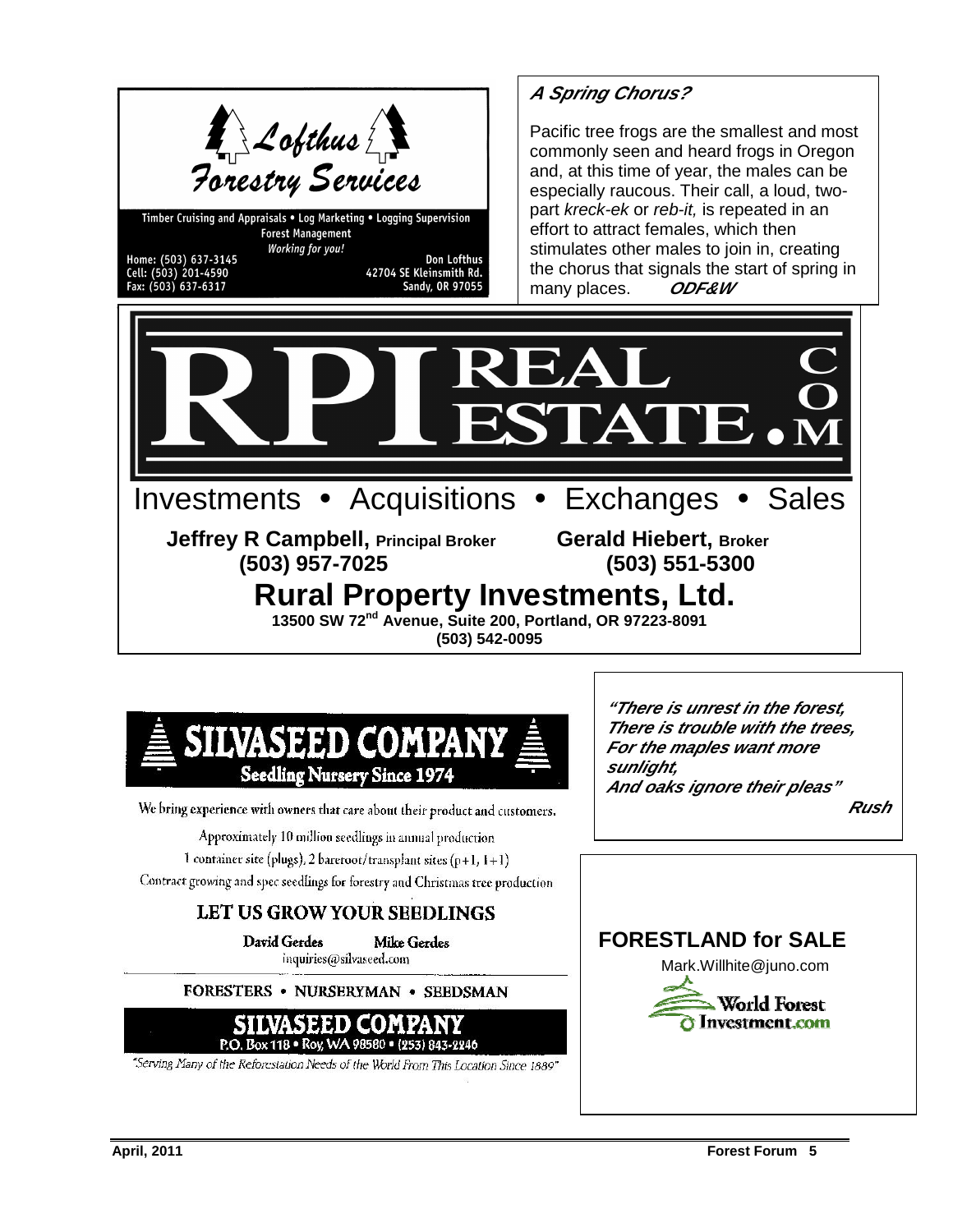

### **Truffles**, continued from page 1

Mycology at Oregon State University in 2002, conducting research on the host associations of the American Matsutake mushroom. He was President of the North American Truffling Society for almost 10 years, and has been an invited speaker at a number of national and international conferences on the North American truffles, most recently as a plenary speaker at the 3rd International Congress on Truffles in Spoleto, Italy. He has published technical articles on the Oregon truffles and cultivation of the celebrated European species

Truffles are the "fruit" of fungi that live in mutually beneficial (ectomycorrhizal) symbioses with the roots of host trees. The truffle fungus explores the soil for water and mineral nutrients, which it passes along to the tree. In exchange, the tree provides sugars produced through photosynthesis to the fungus. The tree and the fungus depend on one another, but there are many tree species that can serve as hosts for the truffles, and many fungi that can fulfill the same role for the tree. In nature, these fungi compete for space on the host tree's root system. This competition limits truffle production, and if conditions are poor, other fungi can displace the truffle fungus from the root system.

Some interesting facts about Oregon truffles:

- 1. It is not necessarily true that more trees will produce more truffles. Trees stressed by overcrowding may have fewer resources to give to the truffles and closure of the canopy is generally considered harmful to survival.
- 2. While root contact between trees will facilitate spread of truffle mycelium, it also facilitates vegetative spread of competing fungus species.
- 3. Soil pH above 7.9 is needed to give truffles the "edge" against competing organisms.
- 4. Truffles require well drained soils, but tolerate a broad range of soils from sandy to clay loams, including rocky soils.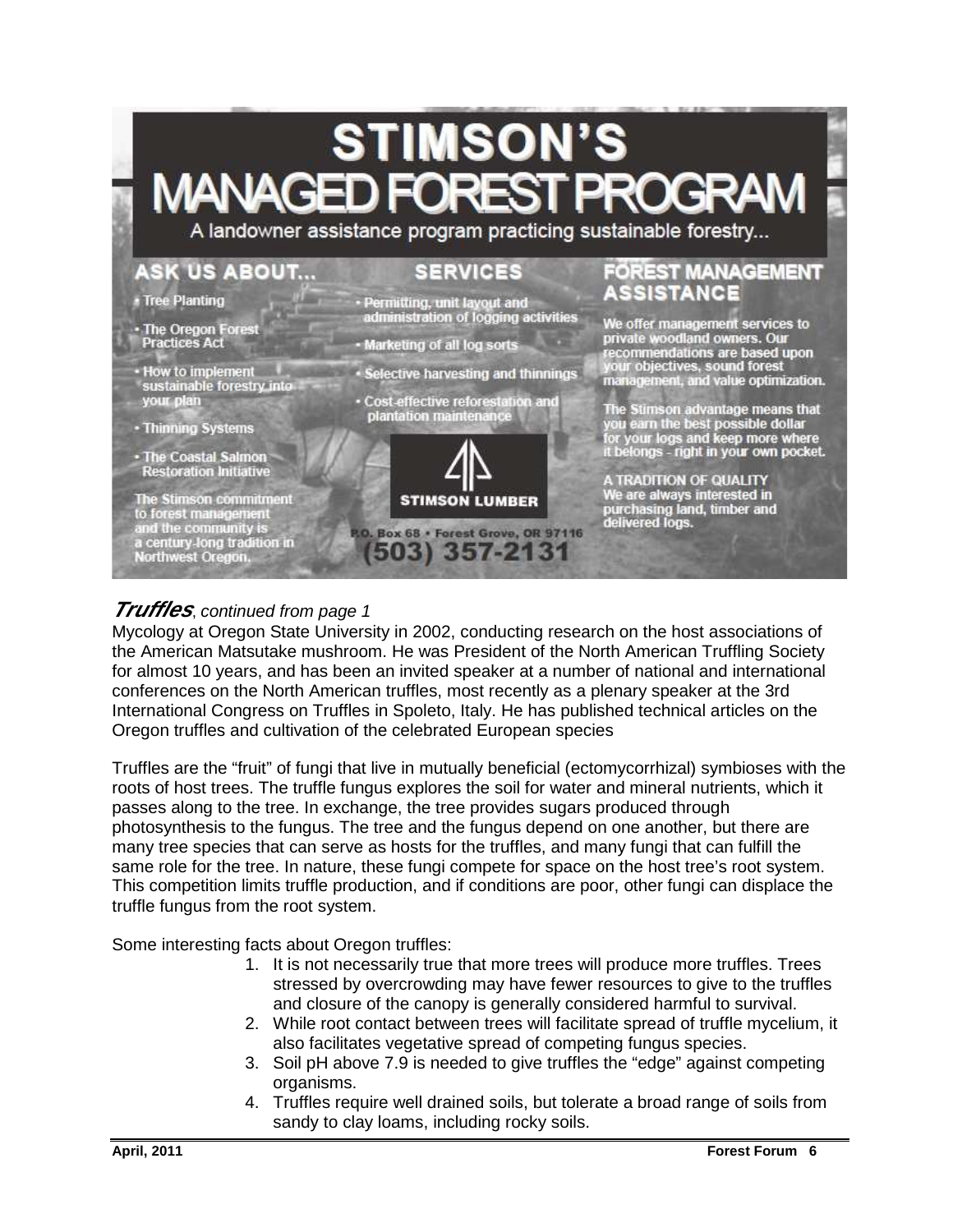# **TREE TALK by Bonnie Shumaker**

If you want to hear talk about trees, Tree School at Clackamas Community College is the place to be. Bob and I attended this event on March 19<sup>th</sup>. Tree School is held the third Saturday in March, just one week after WCSWA's Plant and Tree Sale, so it is a relaxing time to visit with friends, learn new stuff and just be a participant. Tree School just celebrated its  $21<sup>st</sup>$  year and is the largest annual woodland owner education program in the U.S., according to the brochure. It is sponsored by OSU Extension Service, Clackamas County Farm Forestry Association (Clackamas County's OSWA chapter), Forests Forever, Inc. and Clackamas Community College. The amount of work it must take to bring about this one day of classes must be huge; the amount of enjoyment and education this one day provides at least matches that enormous effort.

I'll summarize some of what I learned in my three classes. I could have taken four, but we wanted to get home earlier.

Stream Logging: This class was based on the assumption that the stream buffer on most woodland owners' property is considered by the forest owner as a "no touch" zone. The reality is that within the Oregon Forest Practices Act (FPA), some management within the riparian zone is actually encouraged for streamside health, primarily through thinning or conversion from hardwoods to conifers along the stream. Gilbert Shibley taught the class. He has done both thinning and what he calls his "Fish Friendly Clearcut" on ten acres near his recreation site where he explains to family, friends and visitors that the eventual benefit to fish of conifers replacing hardwoods will outweigh some temporary loss of shade and leaf-fall. We were each given a copy of the illustrated manual "Oregon's Forest Protection Laws" which makes the FPA easier to understand. Pages 21 to 31 lay down the methods of streamside logging. Gilbert explained that it is possible to work through the pages. In his words, "I did it and I survived. I also made money and improved the stand for my future harvest and for water, fish and wildlife."

Natural Resource Report: Roger Beyer, on contract as OSWA's legislative coordinator, facilitated this class. Two senators and two representatives from Oregon's legislature formed a panel that helped us to understand how the legislative process works and which bills might affect woodland owners. The panel members were Senator Doug Whitsett, Senator Allen Olsen, Rep. Jean Cowan and Rep. Rick Gilliam. Of concern to woodland owners are bills giving more power to DEQ instead of ODF regarding water quality, inheritance tax issues, funding for ODF and percentage of fire costs borne by landowners. Perhaps the best message to come from this panel was "be involved". In Senator Whitsett's words, "be relentless". He gave examples of proposed bills that were stopped because of an out-pouring of non-support. Communicating via email or letter is the best way and we were assured that these are read. OSWA's website, oswa.org, has all the information you need on how to contact your representative or senator. You can also request to be put on the email update from OSWA's Government Affairs Committee by sending OSWA an email to *ieneraines@gmail.com.* 

Biomass Energy and Biofuels from Oregon's Forests: Mike Cloughesy from OFRI and Paul Allen, soils specialist from OSU, gave us the why and the how of using Oregon's forests to produce biomass energy. The resource is readily available in Oregon forests, especially in southern Oregon and eastern Oregon where fuel build-up has created huge fire potential and where thinning is critical. Woody biomass conversion for heat and electricity is currently used in many lumber mills. Refining biomass into cellulosic ethanol or bio-oil, charcoal or gasification is currently not economical, but has great potential.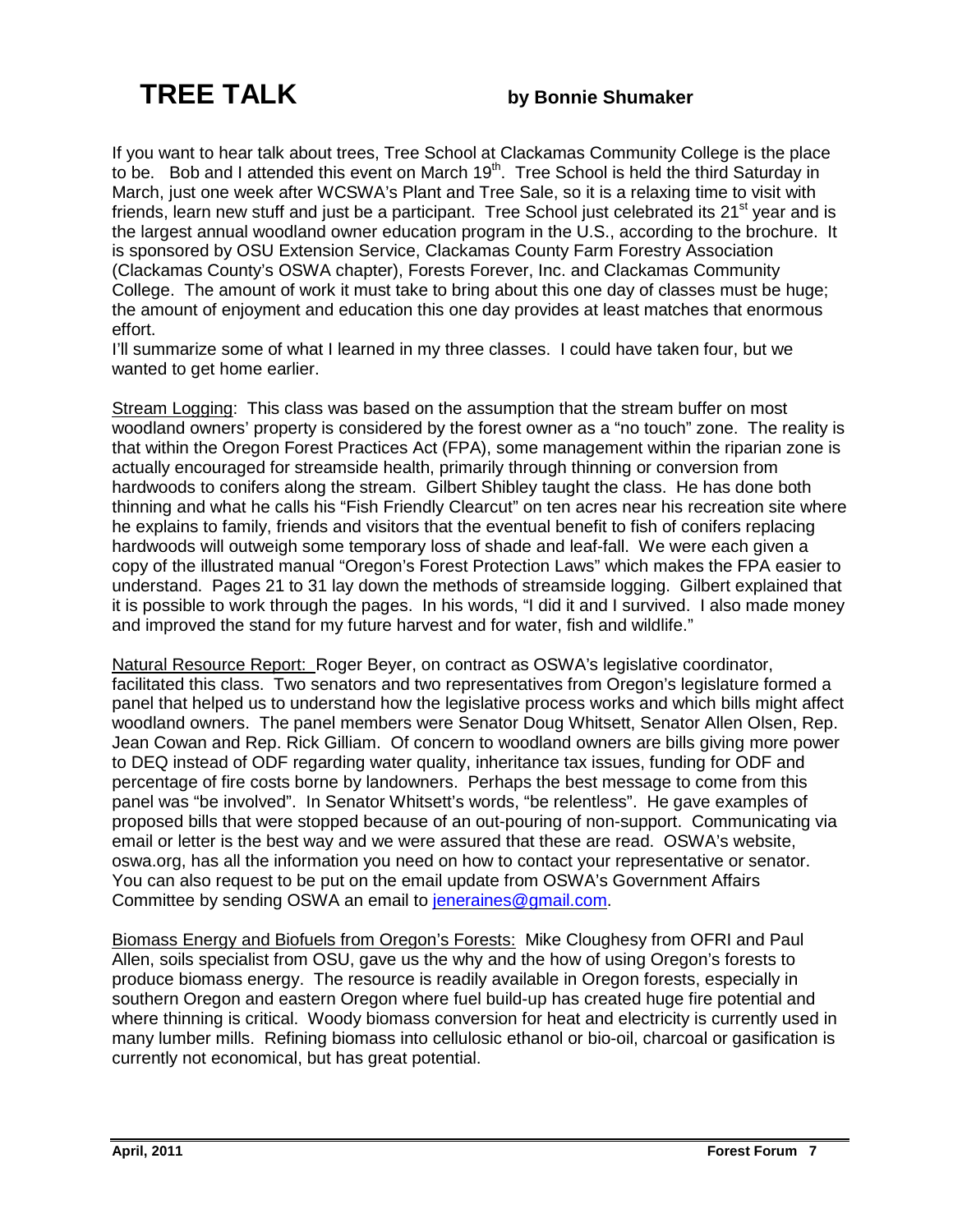

### **Oregon Woodland Co-op Annual Meeting April 16 th – Open To All**

The Oregon Woodland Co-op will be gathering from 9 until noon on April  $16<sup>th</sup>$  at the Kinton Grange to celebrate successes, learn of new projects and opportunities, and share good food and conversation with old and new members, and other interested members of the woodland community!

**Come at 9 to share a cup of coffee or tea** – and a pastry – and meet and greet members of the Co-op and other woodland owners. A short business meeting will follow to elect new officers, review the Co-op financial situation, consider a By-Law change, and hear from members concerning their interests and concerns.

. **This meeting will feature the USDA Value-Added Grant program projects underway – by giving you a chance to "get involved" with the products in a hands-on way.** There will be essential oil and materials to make soap and lotion available; firewood to bundle according to the Co-op standards, truffles to sniff, beautiful artisan figured wood pieces (and the kind of wood they come from), and other products and information from our non-timber projects.

 are interested in doing a timber harvest this year. Though this meeting will feature non-timber forest product opportunities, members are seeing the price of traditional forest products (lumber, poles, and export) increase as the economy here and abroad improves. OWC Service Providers (listed on the last page in the organizational block) are a good source of expert help in all phases of forest management, including timber harvest and marketing to get the highest prices for your timber. These providers will be on hand to consult if you

Following the meeting, there will be a potluck luncheon. Bring a salad, side dish, or dessert and join in!

The **Kinton Grange** is located at 19015 SW Scholls Ferry Road, 5 miles west of Washington Square in Washington County. Complete directions can be found at **www.kintongrange.org.** 

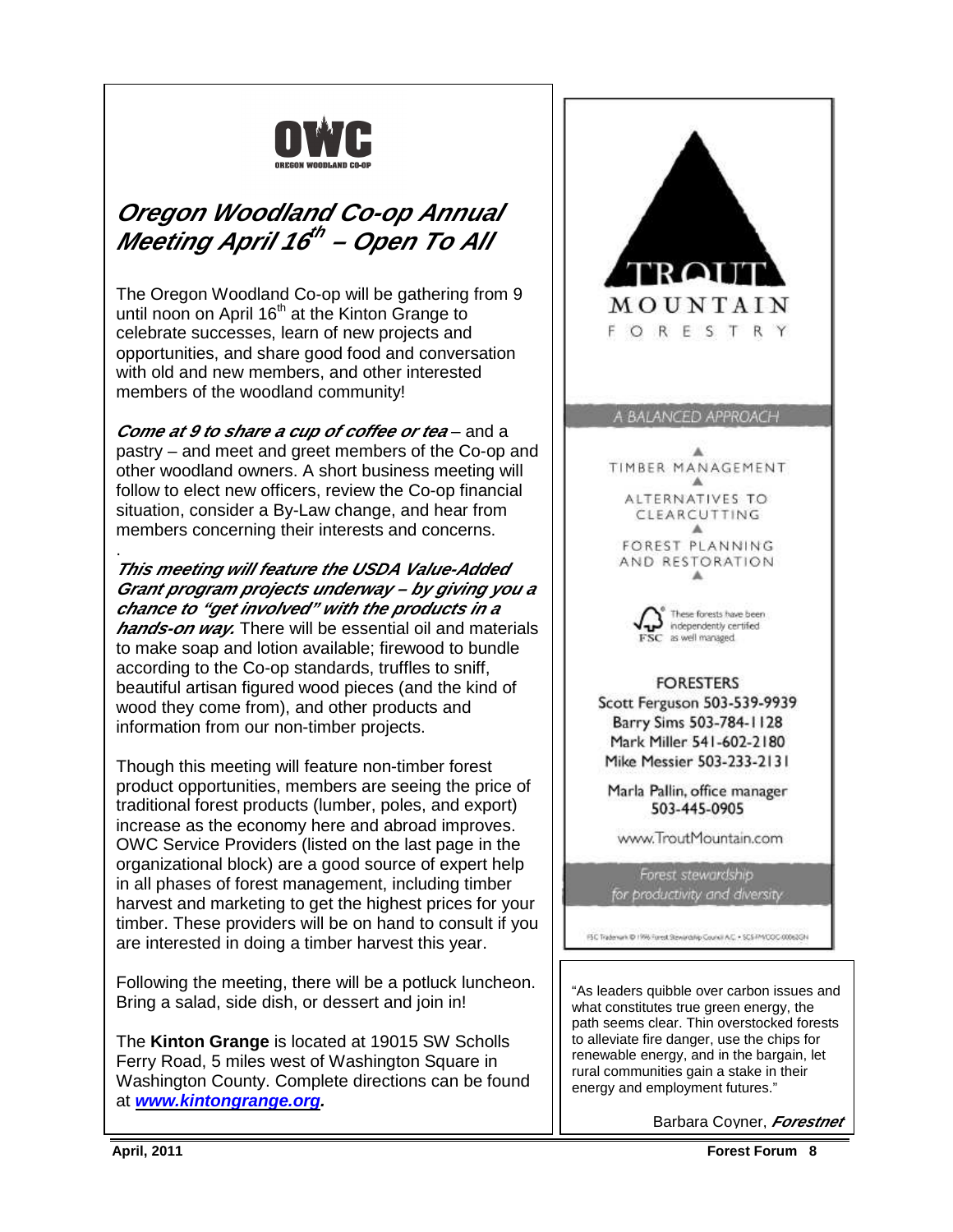### **"Mycodiesel"?**

"Mycodiesel" is a novel name applied to the volatile organic products made by fungi that have fuel potential. The latest discovery is that of an endophytic Hypoxylon/Nodulosporium species, or one that lives within a plant, that makes the compound cineole along with a number of other cyclohexanes (colourless, flammable liquids found in petroleum crude oil and volcanic gases) and compounds with enormous fuel potential.

Cineole is of special interest since it has been shown that it can be added to gasoline. Cineole, having an odour of a eucalyptus tree, had in fact been previously known only from higher plant sources. Now it seems that it can be made by fermentation. Its placement in the market will have to await fungal strain improvement, and other developmental factors needed to optimize its production. In addition, engine testing will be necessary to learn if modifications in design will be needed to handle the new Mycodiesels.

Finally, a close examination of the volatile organic products of a number of endophytic fungi reveals that these products and their related substances are the principal ingredients of regular diesel fuel. Such compounds are the cyclic and straight-chained hydrocarbons such as octane, heptane and cyclohexane followed by the benzene and naphthalene derivatives.

It turns out that many of the compounds found in diesel fuel are either directly found as fungal products or other products that are closely related. This along with a number of other arguments suggests that some or all of the world's crude oil may have originated from microbial sources. Therefore, as the vast amount of organic matter in the world began the processes of decay, the reduced organic products resulting from these processes may have been trapped in the numerous shales of the Earth. It is from these sources that crude oil is mostly recovered.

#### www.livescience.com/12977-micodiesel-future-fungus-fuel-ria.html



World Forest Investment, Inc.

#### FORESTLAND MARKETING, **INVESTMENT, & CONSULTING**

Real Estate Broker's License in Oregon & Washington

Forestland Marketing & Evaluation Advice

Extensive Network of Forestland Buyers & Sellers

40 Years Forestland Experience

Member:

Society of American Foresters Oregon Small Woodlands Association Washington Farm Forestry Association American Tree Farm System

**Mark Willhite** PROFESSIONAL FORESTER/BROKER

www.WorldForestInvestment.com Mark@WorldForestInvestment.com 1-503-412-8702

#### **Dow, TNC: Sustainability Partners?**

Dow Chemical and The Nature Conservancy, two large international organizations, will work together to apply scientific knowledge and experience to examine how Dow's operations rely on and affect nature. The aim of the collaboration is to advance the incorporation of the value of nature into business, and to take action to protect the earth's natural systems and the services they provide people, for the benefit of business and society. One of the major objectives of this collaboration is to share all tools, lessons learned and results publicly and through peer-review so that other companies, scientists and interested parties can test and apply them.

"This collaboration is designed to help us innovate new approaches to critical world challenges while demonstrating that environmental conservation is not just good for nature – it is good for business,"

**See "Partners", page 10**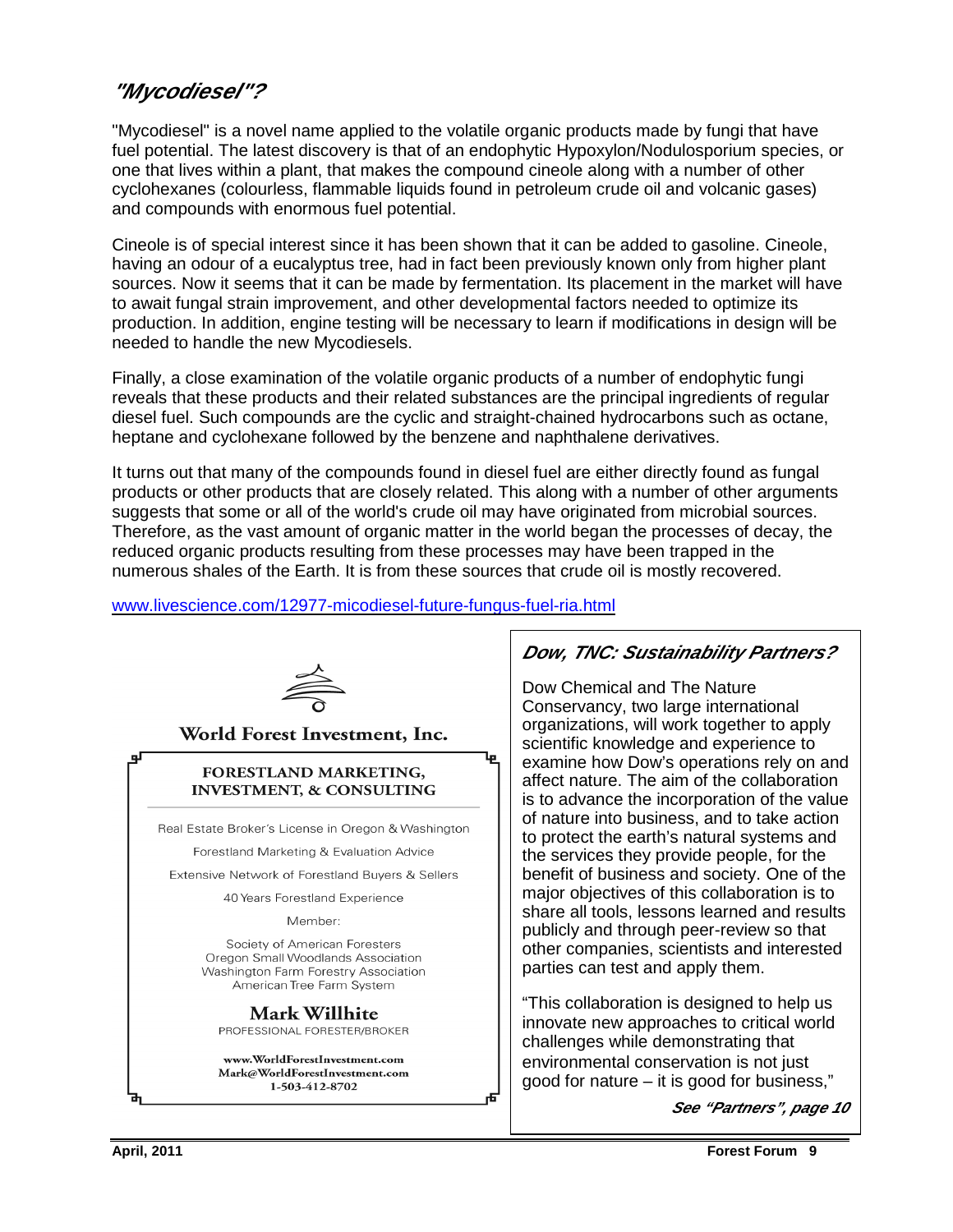#### **Big Trees + Moss = Bacteria =Nitrogen**

Bacteria living in mosses on tree branches are twice as effective at 'fixing' nitrogen as those on the ground, say Zoë Lindo and Jonathan Whiteley, researchers from McGill University, Canada. There are three players in this story: large, old trees; mosses that grow along their branches; and cyanobacteria associated with the mosses. The cyanobacteria take nitrogen from the atmosphere and make it available to plants – a process called "nitrogen fixation" that very few organisms can do. Lindo's findings suggest that interactions between large old-growth trees in the coastal temperate rainforests, mosses and cyanobacteria contribute to nutrient dynamics in a way that may actually sustain the long-term productivity of these forests. It seems moss is the crucial element; the amount of nitrogen coming from the canopy depends on trees having mosses. "You need trees that are large enough and old enough to start accumulating mosses before you can have the cyanobacteria that are associated with the mosses," says Lindo.



**Forest Management Stewardship Management Plans Timber Cruising & Appraisal** Logging, Marketing & Reforestation **Certified Foresters\*** 

Call Today for your FREE Consultation 503-655-5524 Email: Ken@MapForesters.com

> P.O. Box 1200 Oregon City, OR 97045



 **Greg Thompson 503-710-0545** 

## **EXCAVATION & BRUSH MOWING**<br>ackvard Excavating BlackBerries

Backyard Excavating Landscape Demolition Wetlands

Driveway Grading Under Brush Boulder Placement Small Trees to 6" dbh

www.Landshaperllc.com

### **Partners,** from page 9

Andrew Liveris, chairman and chief executive officer of The Dow Chemical Company said. "Companies that value and integrate biodiversity and ecosystem services into their strategic plans are best positioned for the future by operationalizing sustainability. At Dow, we see sustainability as an adjective that we apply to almost everything we do to constantly add to the quality of life for our communities and fellow citizens. Today, tomorrow, always."

Mark Tercek, chief executive officer of TNC, added "This project is an example of the type of cooperation required to make real, long-term progress in protecting the earth's natural systems and the services they provide people. As the world population surges, it will take public and private sector collaboration like this to make the health of the environment not just an afterthought, but a fundamental consideration in everything we do in every part of our society."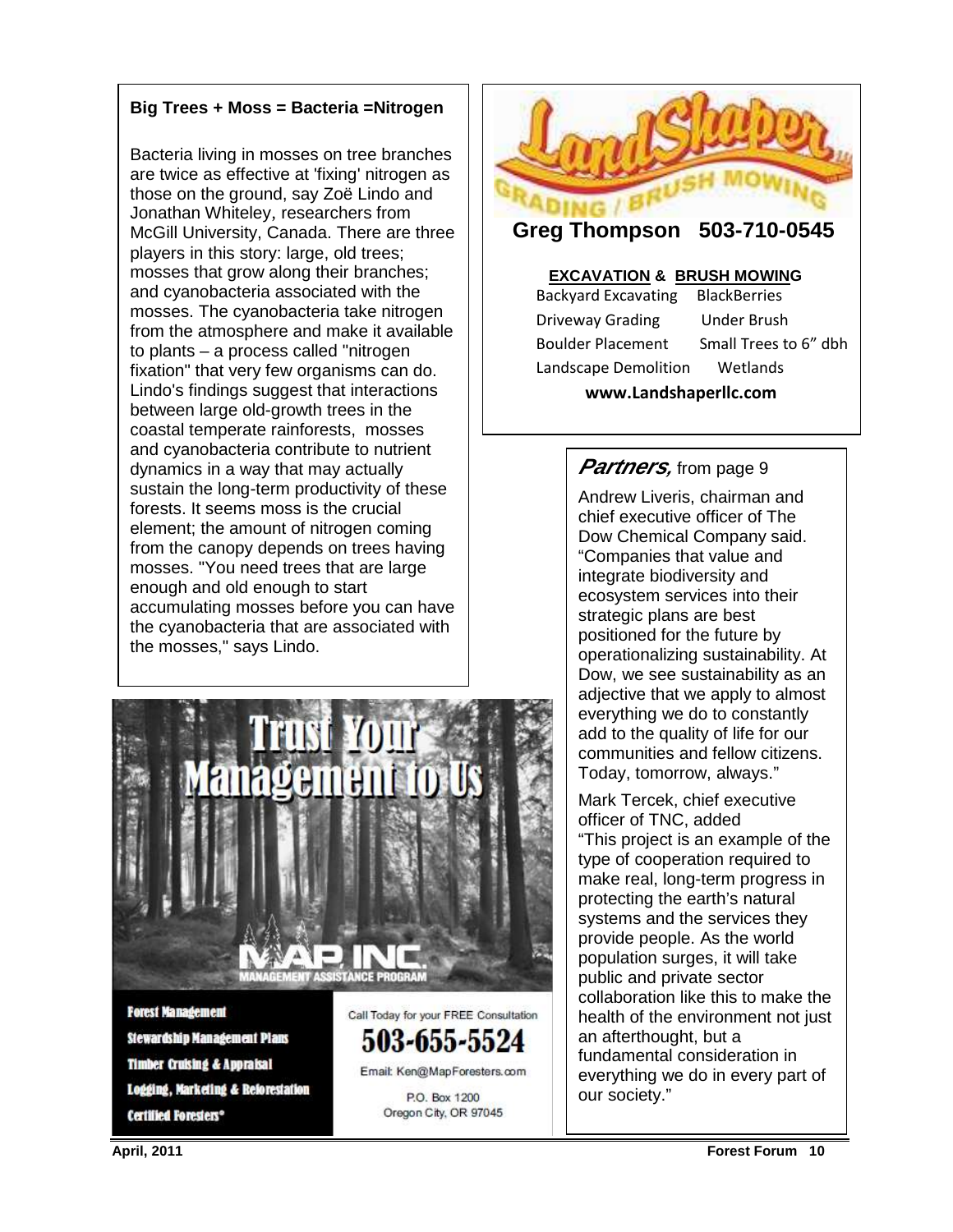### The History – and Future? – For PNW Log Markets **Source: March 2011 Forest2Mill newsletter**

Chinese demand for logs and healthy pulp and paper demand have led to a turnaround in Northwest log prices, tightening margins for saw and plywood mills. Prices have eclipsed the levels set May 2010, when a brief spike in lumber prices drove Douglas fir domestic logs over \$525/MBF for the first time in two years.

In January 2011, domestic Doug fir eclipsed \$550/MBF in Western Oregon and Washington, a response to firming lumber prices and vigorous competition from export log purchases. Whitewood, more than any other species, has attracted the attention of Chinese buyers. Average hemlock export log prices rose beyond the \$550/MBF level in January, a 30 percent increase in twelve months. Just a short time ago, hem-fir was difficult to sell. Eager to secure wood to build their growing economy, however, Chinese buyers have picked up the slack.

This growing demand from China has led to the re-opening of export yards in Port Angeles, Grays Harbor, Astoria and Coos Bay after more than a decade of relative inactivity. Local mills have become accustomed to the lack of competition from Asian exports. Because logs destined for China are of common size and quality, automated sawmills in the Northwest who favor the same logs now have to compete directly with Chinese buyers. The resulting price increases have pushed log costs higher and put pressure on margins. Several mills have recently announced limited curtailments citing high log costs.

Pulp and paper demand has been good over the past year, leaving mills with a healthy appetite for wood chips. Increased demand for fiber has driven wood chip costs from the low \$90/BDT range to over \$115/BDT during the past year. Even with the slight improvement in lumber prices, sawmill production remains more than a third below previous highs; as a result, pulp and paper mills have a deficit of residual chips in the neighborhood of 2.5 million BDT plus. Whole log chippers across the region have stepped up to meet the shortfall, but they have been taking chipn-saw in order to do so. Pulpwood logs, mostly a by-product from saw log harvests, have been in limited supply. Instead, pulp log users are substituting 4-7" chip-n-saw normally delivered to sawmills. Pulpwood and chip-n-saw have increased \$10/ton over this time a year ago.

Because of these higher prices, timber owners will have a window of opportunity in 2011. For the past two years, low prices have made log sellers hesitant to harvest. Many have a backlog of timber they have deferred cutting until the economy improves. This increase in values will encourage sellers to boost harvests, taking advantage of renewed demand. Look for this to continue into the summer of 2011 and beyond. Douglas fir at \$600/MBF is a major threshold for many sellers. Having not seen this exuberance in prices for several years, many will scramble to cut timber while the market lasts.

### **New maps are available on the Oregon Department of Forestry web site.**

 2010 Statewide Aerial **Insect/Disease Detection Survey** - including maps, GIS, Data, Trends, and Summary Reports - are available for Swiss Needle Cast on the Forest Health page: http://www.oregon.gov/ODF/privateforests/fhMaps.shtml and for **Sudden**  *Oak Death* on the Private Forests website: http://www.oregon.gov/ODF/privateforests/fhInvasives.shtml